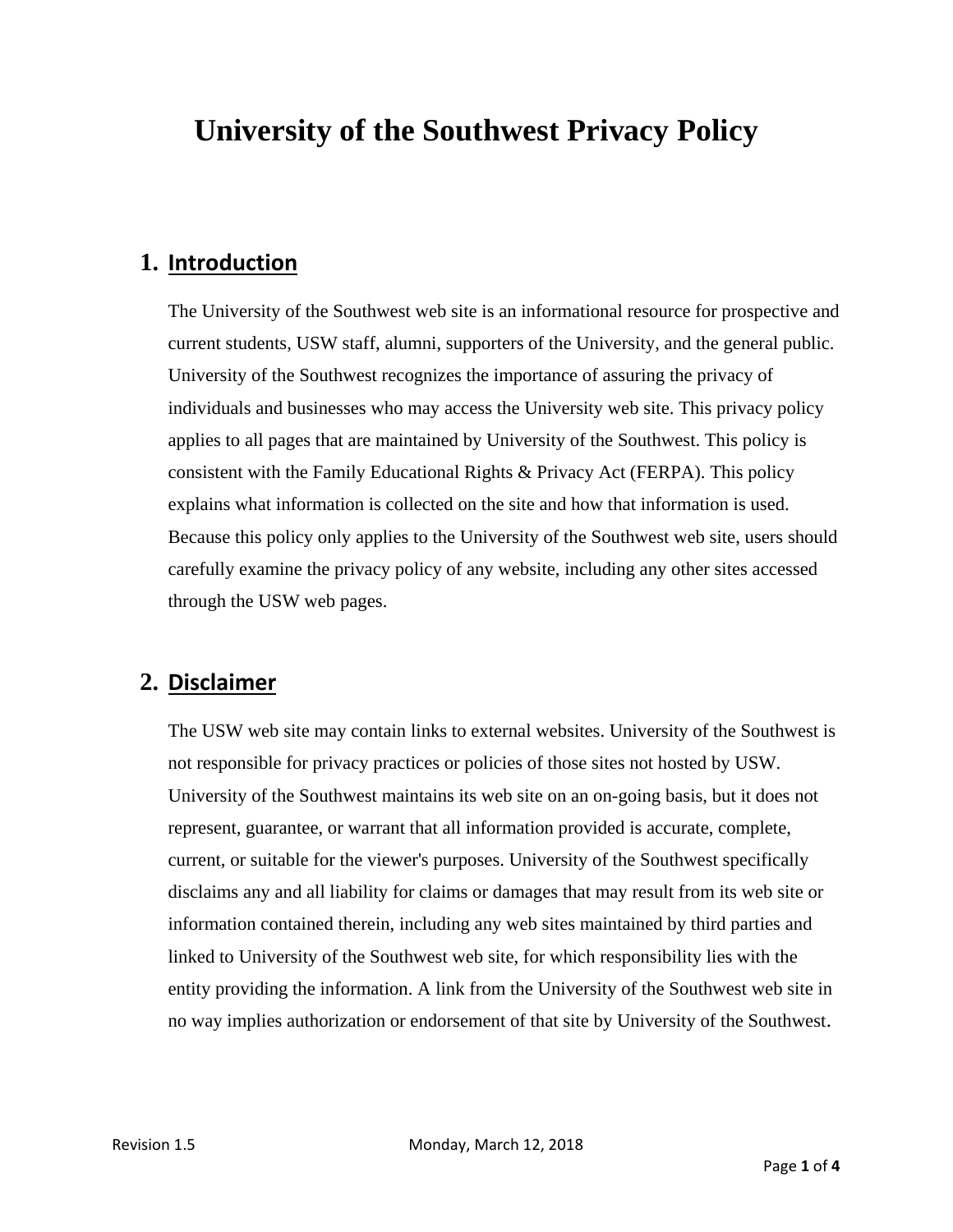# **3. Personal Information**

- 3.1 PERSONAL INFORMATION IS DEFINED IN THIS POLICY AS ANY INFORMATION INCLUDING NAME, PHONE NUMBER(S), ADDRESSES, SYMBOLS, MARKS, OR OTHER IDENTIFIERS WHICH COULD BE USED TO IDENTIFY THE USER. THE USW WEB SITE WILL ONLY COLLECT PERSONAL INFORMATION WHICH IS PROVIDED VOLUNTARILY BY EMAIL, SURVEY RESPONSE, THE ENABLING OF THE USER'S COMPUTER TO REVEAL THE USER'S NAME ON THAT SYSTEM, OR COMPLETING ON-LINE TRANSACTIONS. UNIVERSITY OF THE SOUTHWEST DOES NOT SELL INFORMATION COLLECTED TO OUTSIDE SOURCES**.**
- $\clubsuit$  3.2 IF AN ELECTRONIC MAIL MESSAGE WITH A QUESTION OR COMMENT THAT CONTAINS PERSONALLY IDENTIFYING INFORMATION IS SENT, OR AN ONLINE FORM CONTAINING PERSONAL INFORMATION IS SUBMITTED, ONLY THE PERSONALLY-IDENTIFIABLE INFORMATION WILL BE USED TO RESPOND TO THE REQUEST AND ANALYZE TRENDS. THE EMAIL MESSAGE OR SUBMITTED FORM MAY BE REDIRECTED TO ANOTHER EMPLOYEE WHO IS IN A BETTER POSITION TO ANSWER THE QUESTION. SOME DEPARTMENTS ASK THAT FORMS BE SUBMITTED IN REGARD TO ACCEPTANCE INTO THE SCHOOL OR THEIR INDIVIDUAL PROGRAM AND ARE REVIEWED BY ADMITTANCE COMMITTEES.
- ◆ 3.3 FOR SITE MANAGEMENT FUNCTIONS, INFORMATION IS COLLECTED FOR ANALYSIS AND STATISTICAL PURPOSES. THIS INFORMATION IS NOT REPORTED OR USED IN ANY MANNER THAT WOULD REVEAL PERSONALLY IDENTIFIABLE INFORMATION AND WILL NOT BE RELEASED TO ANY OUTSIDE PARTIES UNLESS LEGALLY REQUIRED TO DO SO TO COMPLY WITH COURT ORDERS, THE PROVISIONS OF THE PATRIOT ACT OF 2001 OR TO ENFORCE THE UNIVERSITY'S RIGHTS AGAINST UNAUTHORIZED ACCESS OR ATTEMPTED UNAUTHORIZED ACCESS TO THE UNIVERSITY OF THE SOUTHWEST'S INFORMATION TECHNOLOGY SYSTEMS.
- $\div$  3.4 UNIVERSITY OF THE SOUTHWEST IS COMMITTED TO PROTECTING ALL PERSONAL INFORMATION COLLECTED FROM THIS WEB SITE AGAINST UNAUTHORIZED ACCESS, USE, OR DISCLOSURE. EMPLOYEE ACCESS TO PERSONAL INFORMATION IS LIMITED TO THOSE EMPLOYEES WHO USE THE INFORMATION IN THE PERFORMANCE OF OFFICIAL DUTIES. EMPLOYEES WHO ACCESS PERSONAL INFORMATION FOLLOW APPROPRIATE PROCEDURES IN CONNECTION WITH ANY DISCLOSURE OF PERSONAL INFORMATION AS OUTLINED IN FERPA.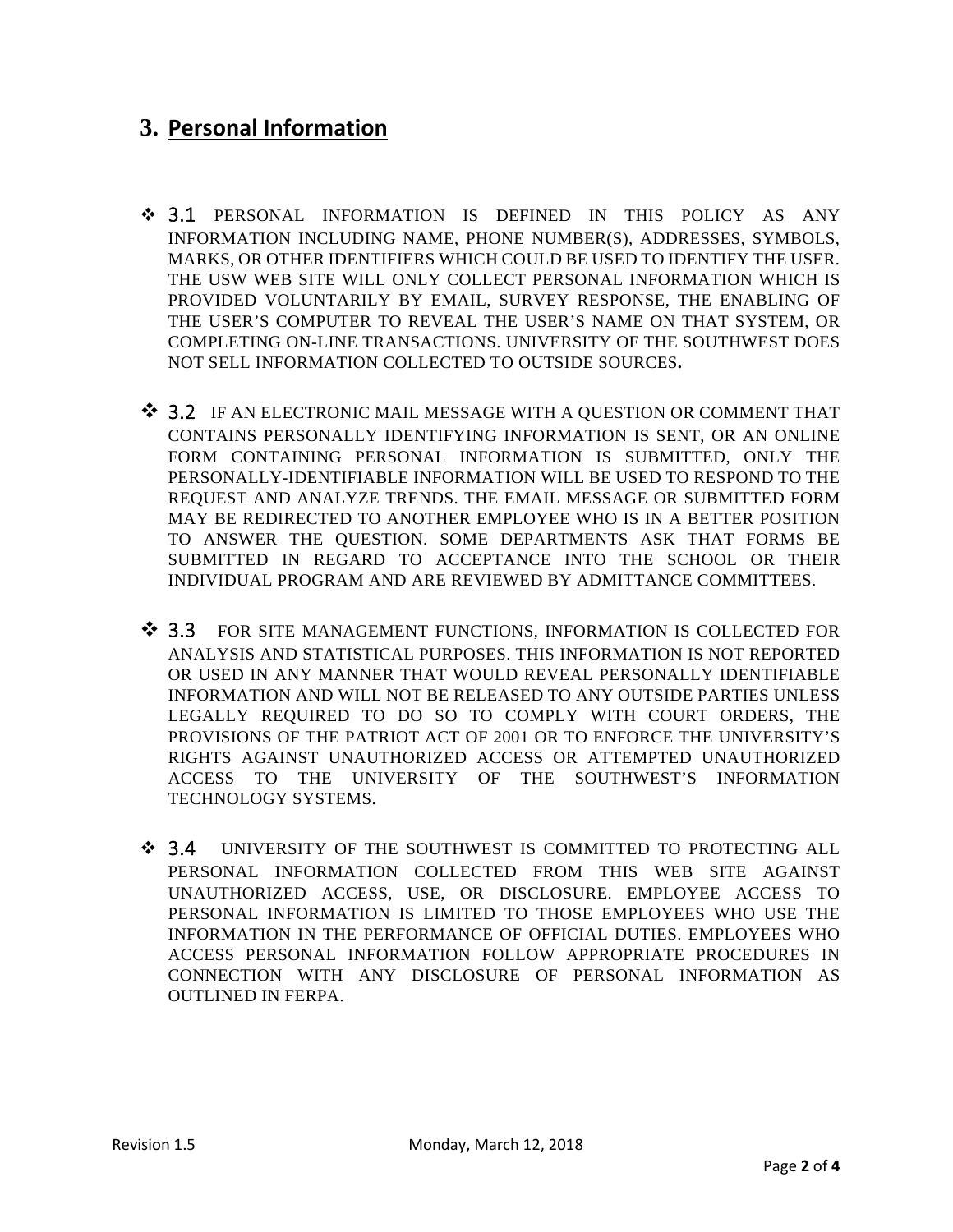## **4. Cookies**

University of the Southwest may use cookies to track the date of last visit to a specific page or to identify a session at a particular web site. Cookies are short pieces of information used by web browsers to remember information provided by the user, such as passwords and preferences from past visits. Some web-based services require cookies for access. If the user chooses to complete a registration on any of the USW pages, a "persistent cookie" may be stored on the user's computer hard drive. Persistent cookies allow the website to recognize the user and personalize the information presented upon each return visit to the website. USW uses persistent cookies only with the permission of the user. The software and hardware used to browse the internet allows the user to refuse new cookies or delete existing cookies. Refusing or deleting cookies limits may the ability to take advantage of some features of the USW web pages. The USW site permits non-personally identifiable information collection for Interest-Based Advertising through the use of cookies, pixels and other technologies. This data may be used by a third party to make predictions about your interests in order to provide you ads (from us and other members) while browsing the internet. Should you wish to opt out of this service you can do so by visiting the NIA or DAA pages.

### **5. Server Logs**

University of the Southwest uses log analysis tools to create summary statistics, which are used for purposes such as assessing what information is of most interest to web site visitors, determining technical design specifications, and identifying system performance or problem areas. The following information may be collected for this analysis including, but not limited to:

- **User Client hostname**  The hostname (or IP address if DNS is disabled) of the user/client requesting access.
- **HTTP header, "user-agent"**  The user-agent information includes the type of browser, its version, and the operating system it is running on.
- **HTTP header, "referer"**  The referer specifies the page from which the client accessed the current page.
- **System date**  The date and time of the user/client request.
- **Full request**  The exact request the user/client made.